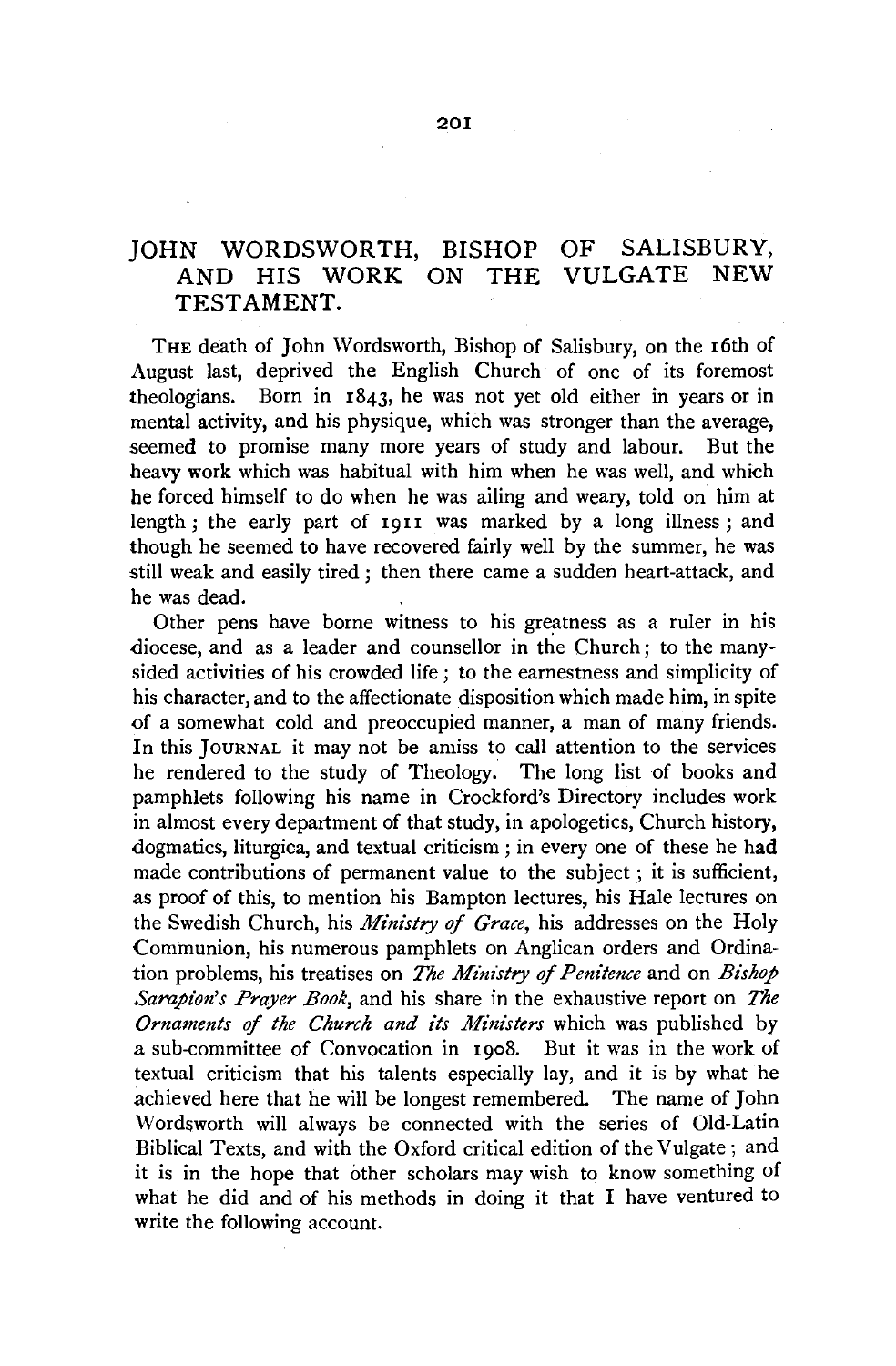#### 202 THE JOURNAL OF THEOLOGICAL STUDIES

It was as long ago as 1877-8 that the Delegates of the Clarendon Press, acting upon the representation of several distinguished theologians, resolved to produce a critical edition of the Latin Vulgate New Testament, and entrusted the task to John Wordsworth, then tutor of Brasenose College.

He at once set to work to collect materials and to form a general plan for the edition, being greatly helped not only by the article 'Vulgate' in Smith's *Dictionary of the Bible,* but by personal consultation with its author, Dr Westcott. The result of these preliminary studies appeared in an admirably concise and clear pamphlet, *The Oxford Critical Edition of the Vulgate New Testament,* published privately in 188z; and it is no small testimony to the thoroughness of his study and the soundness of his reasoning, that nearly thirty years of continued work have not seriously modified his conclusions. We may not now rate the critical worth of the Theodulfian recension or of the mediaeval *correctoria* quite so high as he was disposed to do, and Dr.Burkitt's views as to the 'Italic' revision of the Old Latin are adopted by many leading scholars; but there is little else to alter. I venture to quote at length Dr Wordsworth's description of what he thought a critical edition should provide  $:$ 

' The first and main object of this edition is naturally to restore the text ot St Jerome's version as far as possible, and to give students the means of controlling the editor's judgement by an exhibition of the variations of the best MSS. It is, however, difficult to draw a line sharply between Vulgate MSS and others of a mixed character. St Jerome's work in the New Testament was, it must be remembered, wholly one of revision, not of retranslation, and was work of rather an uncertain character. We know that he revised the Gospels at the request of Pope Damasus in A. D. 383, and he tells us something of the principles which guided him ; but as to the other books, we can only infer the bare fact that he revised them from inscriptions in MSS and the language of his letters ..•. The use of the old versions went on for several centuries side by side with his revision, and even when they were nominally superseded, fragments of them, sometimes very numerous, found their way into probably all existing MSS. Sometimes we find a very pure Hieronymian text interspersed with such relics of earlier versions, notably in the British Isles. The history of these mixed texts and of their revisions is in itself very interesting. They often seem to represent local or provincial recensions, sometimes anonymous, sometimes published under the editorship of famous men. The two best known of these, those of Alcuin and Theodulfus in the ninth century, could hardly be neglected in any edition claiming comprehensiveness : and the less known of the two, that of Theodulfus, is of great critical value. Some notice also may naturally be expected of the correctoria of the thirteenth and fourteenth centuries, which shew a knowledge of Greek as well as of Latin MSS.  $\ldots$ .

'Considering, then, the historical interest of these different types of text, and the extreme difficulty of finding MSS wholly and purely Hieronymian, it has seemed desirable not only to attempt to restore St Jerome's own revision, but to give specimens of these later recensions and corrections from selected and characteristic  $MSS.$ ...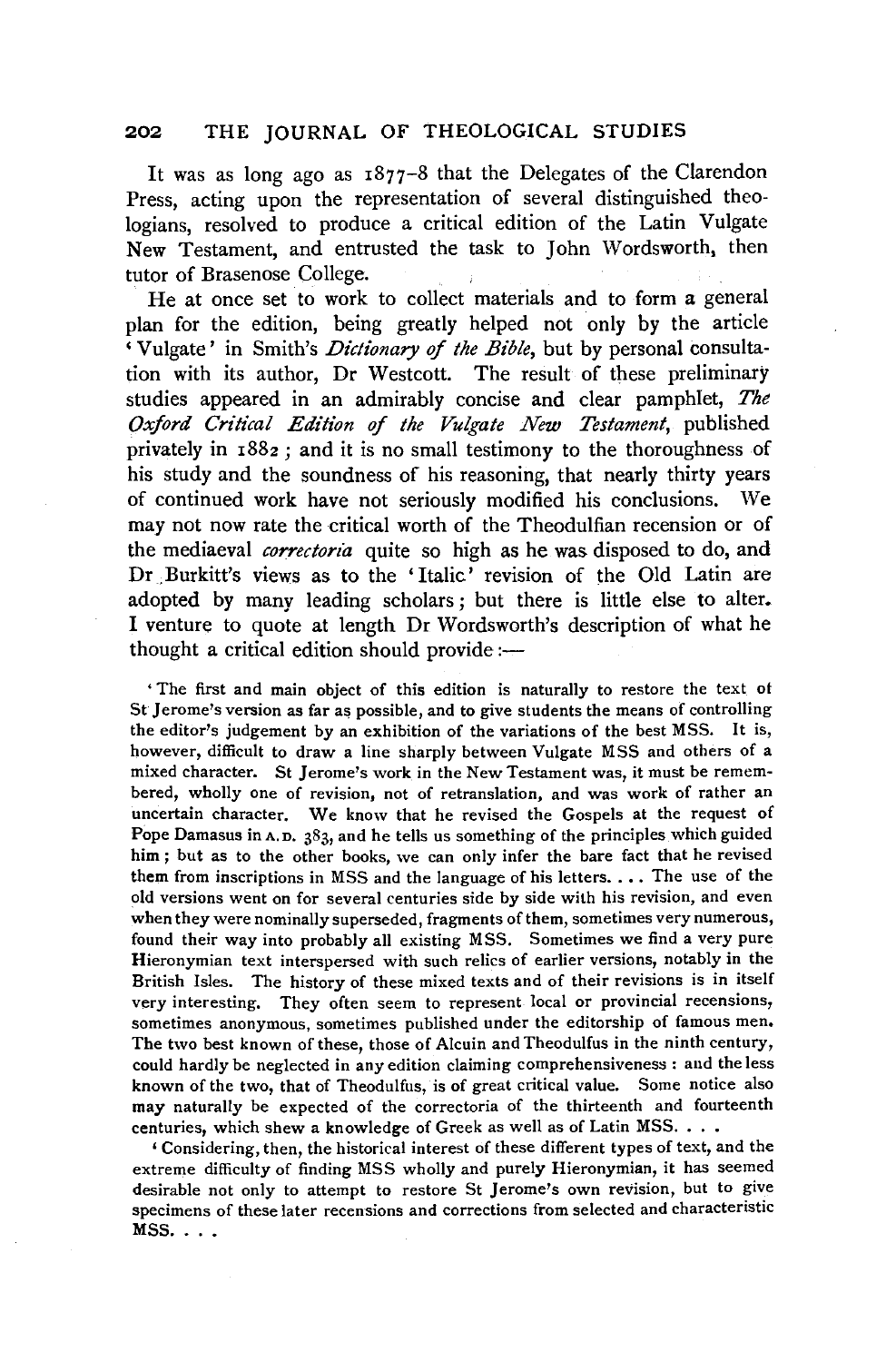### JOHN WORDSWORTH, BISHOP OF SALISBURY **203**

' In order further to assist the historical study of the subject a collation or text will be given, when possible, of at least one specimen MS, of the 'Italic' revision, such as St Jerome may be supposed to have had before him, as well as the readings of a late  $MS$  of the current corrupted text,<sup>1</sup> and of the four most prominent types of the printed Vulgate, that of R. Stephens (1540), the Hentenian (first published at Louvain in 1547), the Sixtine (1590), and the Clementine  $(1592)$ ...

'Use will also be made of the collections of Bentley and his assistants, Joh~ Walker, who worked in Paris in 1719-20, and David Casley, who collated Oxford MSS in 1721.'

The pamphlet closed with a list of the MSS to be used, and a tentative classification of them into families.

Meanwhile he was hard at work collating Vulgate MSS. He had several copies of the Codex Amiatinus, in Tischendorf's edition, interleaved and bound, the blank pages being divided perpendicularly into three columns, each destined to receive the variant readings of a MS in coloured ink ; blue, red, and black were regularly employed, and sometimes when it was desirable to include the readings of a fourth or fifth MS, green and brown ink were also used; this, however, was not often done, partly because the pages became too crowded with collations, and partly from the danger of confusing the colours on a dull day or by artificial light. Indeed it soon became evident that work at the edition must be prosecuted only" by daylight, to which restriction probably the editors owed it that after years of application their eyesight was not appreciably weakened.

Dr Wordsworth planned his collating tours with considerable foresight. When he visited libraries far away, at Naples, Rome, or Madrid; he collated their MSS right through the New Testament, so as to render a second visit unnecessary ; MSS nearer home were collated for the Gospels only, so as to get as many done as possible, and expedite the preparation of the first volume. In all these journeys he was much helped by Mrs Wordsworth, who would share in the actual collating, or sometimes succeed in persuading jealous librarians to allow her husband fuller opportunities of examining their treasures.

He always collated in Latin; a practice I have continued, as I find that it is clearer and more concise than English. He certainly combined the two principal virtues of a collator-accuracy and rapidity; I have hardly ever detected him in a mistake, and very rarely in an omission; the only criticism I can pass upon his work is that in his desire for rapidity and brevity he occasionally made his notes too short, or abbreviated his words almost as much as a mediaeval scribe.

<sup>&</sup>lt;sup>1</sup> The MS selected, on the suggestion of Dr Westcott, was the thirteenth-century Latin Bible written by Wm. de Hales, 'magister Scolarum Sarum ', numbered Reg. I. B. XII in the British Museum, and cited in the edition as W.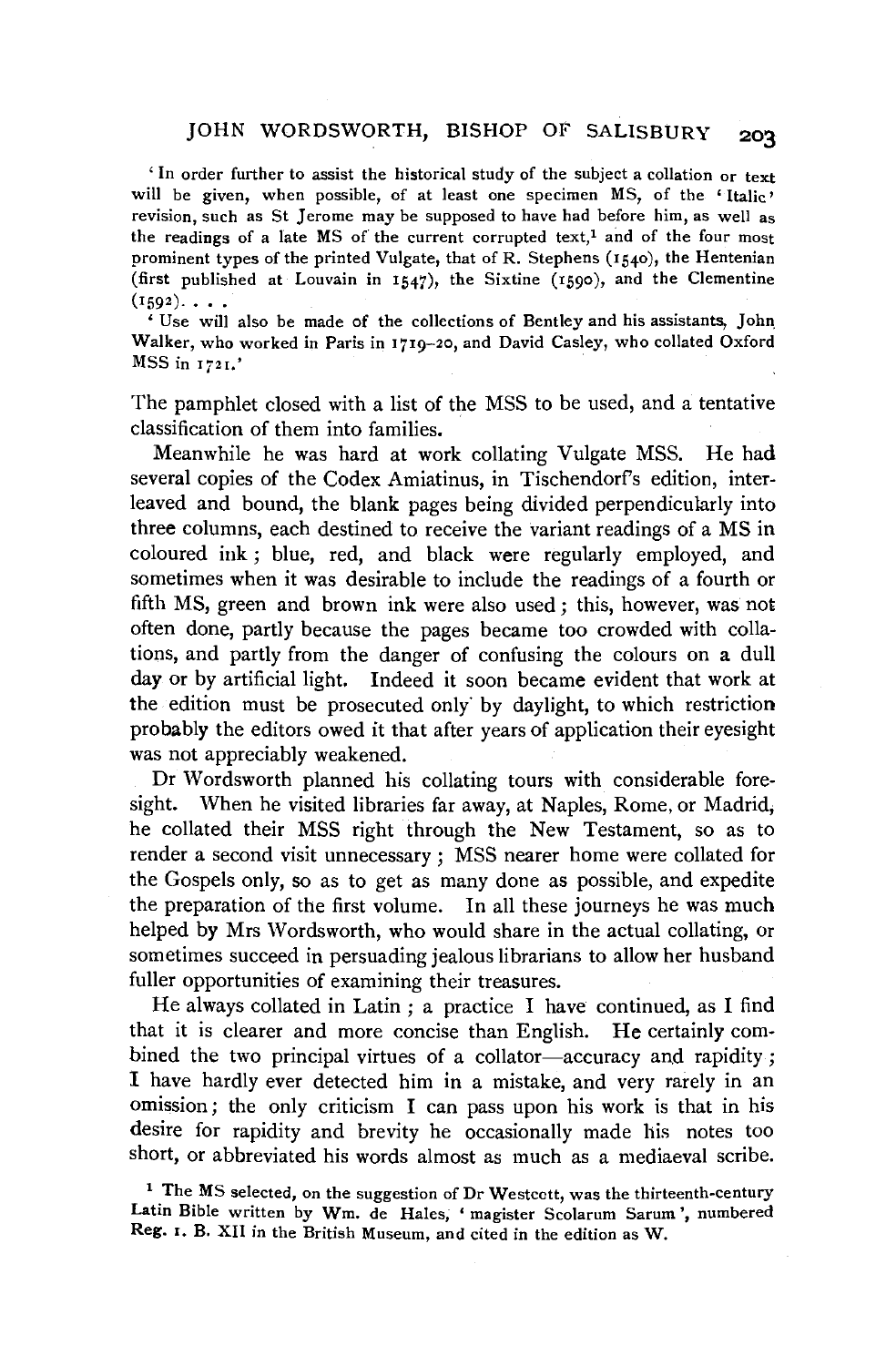A collator should remember that private signs or compendia which are intelligible to him when he composes them may not be equally clear to him—still less to others—a dozen years later; it is better to be too full than not full enough.

But the visits to foreign libraries brought him into touch with their librarians, and never did scholar more rapidly gather round him a band of valuable friends; Léopold Delisle, Henri Omont, Dr Bollig, Dr Ceriani, most of all Samuel Berger-these are but a few of the Continental scholars who were as ready to help him as he was to help them. It is a pleasant task to repeat the acknowledgements he so frequently made of the consistent kindness and generosity shewn to him by scholars belonging to the Roman Church; in the Vatican he was even allowed to go to the book-shelves and inspect the MSS one after another : the Benedictines of Monte Cassino transcribed for him large portions of the Codex Cavensis, when it was reposing for a time in their library ; a presentation copy of the first fasciculus of the critical edition was sent to Pope Leo XIII, and was acknowledged by him in a letter so gracious that it aroused the alarm of some of the more Protestant Church newspapers.

With Samuel Berger a life-long friendship was formed ; he stayed more than once with the Bishop at Salisbury, was in constant correspondence with him on Vulgate matters, and was always ready with advice and information ; there was a regular interchange of collations, notes, and proof-sheets ; and if the materials collected by the Bishop and myself were of use to M. Berger in his great book on the history of the Vulgate/ that book in turn has been of the utmost value to us throughout our work at the critical edition. I have dealt more at length on Berger's work and personality in an earlier number of the JouRNAL,<sup>2</sup>and I will only say here that the friendship of two such men as the Bishop of Salisbury and Samuel Berger has been to me one of the happiest experiences of a very happy life.

My own introduction to Dr Wordsworth was made across the examination table of the Theology School in 1883; in the following year Dr Sanday, with his constant care for the welfare of younger students at Oxford, suggested to him that I might be of use as a collator; and a second and less formal introduction settled for me my principal work in life. I began collating Vulgate MSS in the British Museum, and also assisted in the preparation of the second volume of the Old-Latin Biblical texts, Dr Wordsworth having become convinced that a fuller knowledge of the pre-Hieronymian Latin texts would be necessary

<sup>1</sup> Histoire de la Vulgate pendant les premiers siècles du moyen âge: par Samuel Berger. Hachette, Paris, 1893.

<sup>2</sup> *J. T. S. vol.* ii (1901) p. 262 f.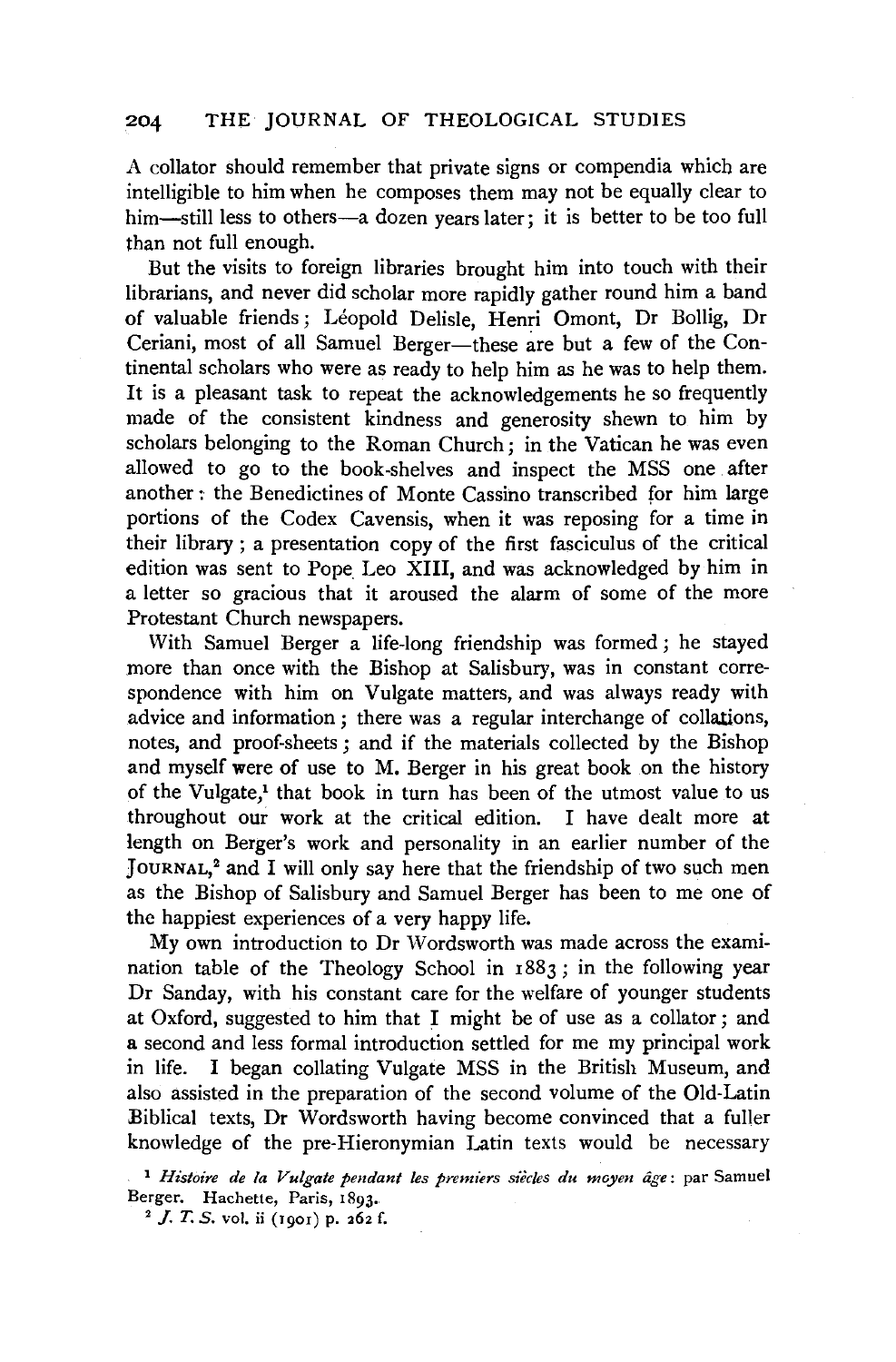to a proper understanding of the Vulgate. He published the Gospel of St Matthew from the Codex Sangermanensis  $(g_1)$  in 1883, and the MSS known as  $k$ ,  $n$ ,  $o$ ,  $p$ ,  $a_0$ ,  $s$ , and  $t$ , in 1886; the series has been continued by myself, and later by Mr E. S. Buchanan, whose excellent edition of  $\overrightarrow{b}$  appeared only last year; and we hope he may in time be permitted to give as trustworthy editions of *a*  and f.

By the summer of 1884 enough Vulgate material had been collected to make a beginning, and I joined Dr Wordsworth at Rochester, where we completed the early chapters of St Matthew. Progress was stopped the next year by his acceptance of the Bishopric of Salisbury; but in 1886 I joined him at Salisbury as his chaplain and assistant editor, and the happy literary partnership began which lasted on in unbroken sun· shine till his death in August last.

A division of labour was soon decided on. Any one who has consulted the critical edition will see that in the majority of cases there is practically no doubt as to the reading, and that the business of the editors is to give the authorities for each variation as clearly and briefly as possible, with any references that may throw light on the subject or vindicate the reading adopted. This part of the work has always been the more laborious, and often a long morning would hardly suffice to collect and arrange the authorities for a single verse ; students alone realize the amount of research that lies behind *'Augustinus (semper)'*  placed after a reading. But the collection of data was the easier, the more mechanical, and the less responsible part of the work ; far harder was the task of deciding on the right reading where the authorities were evenly balanced, or where the vast majority of the MSS favoured a piece of impossible Latinity. From the first then I became responsible for the collection of the material, the Bishop for the readings adopted. Yet the division was not absolute; constantly his eye for literary neatness and his sound scholarship would suggest a better arrangement in the note or give just the one reference to a classical author that would make it complete; while he would always listen with patience and attention to my views on questions of reading and the general arrangement of the work. Throughout our long association he was always absolutely frank, whether in pointing out mistakes, and mistakes which I ought not to have made, or in giving credit for any· thing good in what I did.<sup>1</sup>

<sup>1</sup> When I had finished my article on 'the Vulgate' for Hastings's Dictionary of the *Bible,* I submitted it to his inspection. He went over it with the utmost care, suggested several corrections and improvements, and returned it with the characteristic criticism, 'I think you have written a very useful article ; but it will be of more use to you than to any one else.'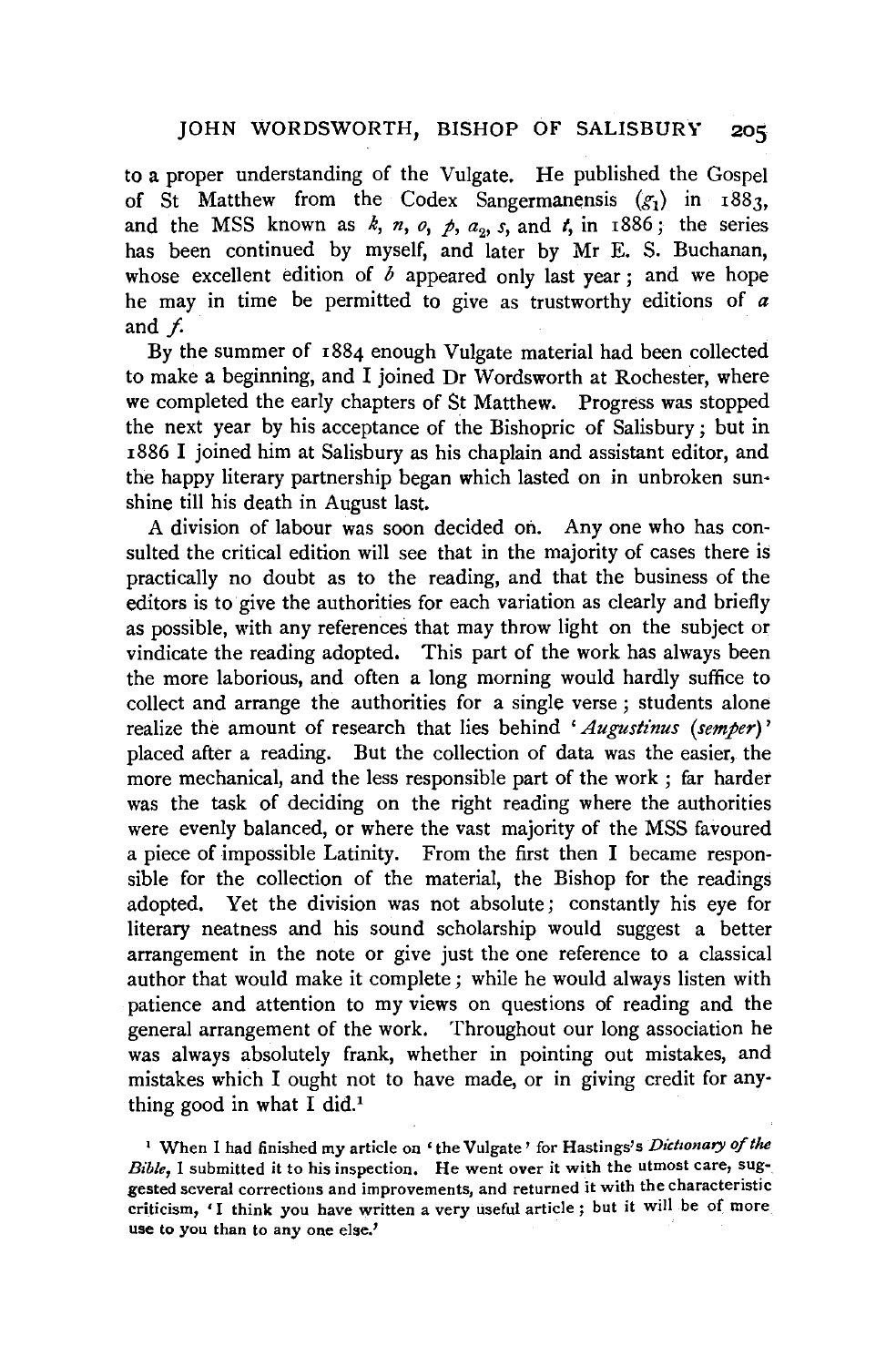### 200 THE JOURNAL OF THEQLOGICAL STUDIES

Most of the *Praefatio* and of the *Epilogus* to the Gospels was written by the Bishop, or more strictly speaking, dictated. In Latin composition he would sometimes dictate as rapidly as I could write ·it down, at other times he would hesitate for long until he got exactly the right word or expression ; and he never despised the use of an English-Latin Dictionary, if it would save him time.

The Gospel of St Matthew was published in r889; St Mark in 1891; St Luke in 1893; St John in r895; the *Epilogus,* completing the first volume, in r898; the Acts in 1905. It was inevitable that the work should grow as it proceeded ; the footnotes became longer and longer, mainly by the inclusion of the Old-Latin readings. I think, though I am not certain, that this was one of the cases in which the Bishop gave in to my pleading, and that he would himself have preferred a less exhaustive *apparatus criticus;* and there is no doubt that the edition would have progressed more rapidly had the other Gospels been treated on the same scale as St Matthew.

Naturally, this literary partnership was a most valuable education for the junior partner ; the Bishop introduced me to such books as Goelzer's Latinité de saint Jérôme, Draeger's *Historische Syntax der lateinischen .Sprache,* Neue's *Formmlehre der lateinischen Sprache,* and Rand's *Tursellinus* ; these, with Roby's *Latin Grammar,* and the special works of Kaulen and Roensch on the Latinity of the Vulgate, were the books he most frequently consulted, and he taught me how to use them too. As years went on and his time was more and more taken up with other duties, I found myself gradually able to undertake a larger proportion of the work, and he would trust me not only with the preparation of the *apparatus criticus* but with the decision on most of the cases of variant reading. This became still more the case when I left Salisbury for Oxford in 1895; thenceforward anything like continuous work in common at the Vulgate had to be confined to the Long Vacations. I used to spend about two months in Salisbury at the Church House, and he would come round there whenever he could escape from Diocesan business, examine what I had prepared, decide on any important case of reading, and very often re-write an entire note. His power of mental abstraction was extraordinary ; he could quit a subject at a moment's notice, plunge into something completely different, and then resume the first again exactly where he left it off; I have known him leave the Vulgate room at Salisbury with a sentence half finished on his lips, and come back the next day finishing it. Equally extraordinary was his power of always· knowing what was the right book to consult on any point, how far a footnote ought to be followed up, and when a reference could be trusted; only once do I remember him to have been caught napping, and that was during the discussion on the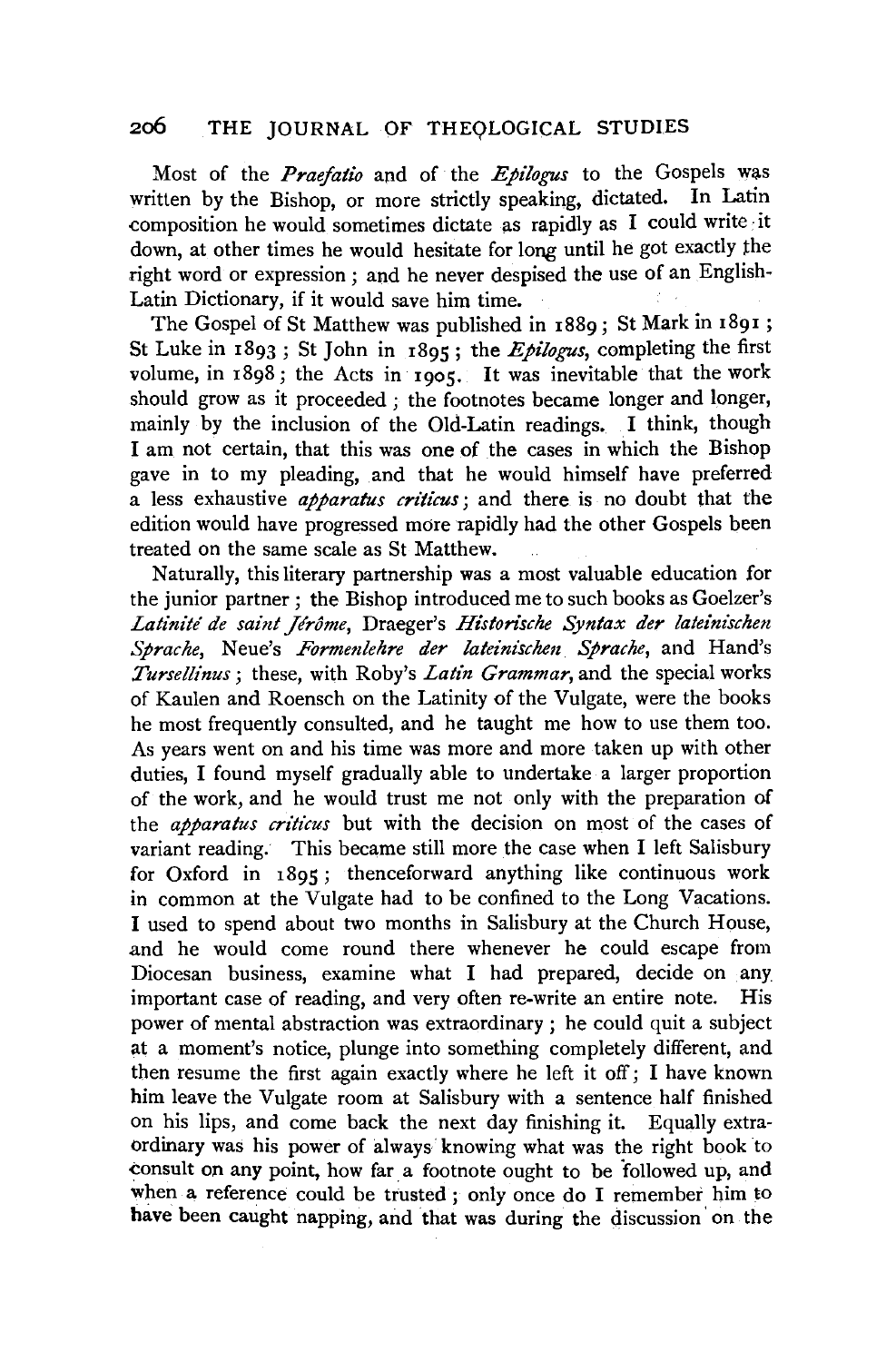#### JOHN WORDSWORTH, BISHOP OF SALISBURY 207

date of the *Codex Amiatinus* in 1887. It may be remembered that the last piece of evidence connecting that MS with the abbot Ceolfrid was supplied by Dr Hort, from the *Anonymous Life of Ceolfrid*<sup>1</sup> edited first by Stevenson, and subsequently by Giles ; the Bishop was delighted at Hort's discovery, but still not a little vexed to realize that he had had the book in his own library all the time, and had never thought of looking at it.

All the time that I was at Oxford, and afterwards in London, I worked on at the Vulgate by myself and sent him the copy, or the proof-sheets, of the different chapters by post ; and however busy he was, he rarely let many days pass without returning the sheets carefully annotated and corrected ; he especially loved exercising his ingenuity on correcting the proofs and on packing a new note into a page with the minimum of disturbance to the type.

During the preparation of the Acts, we had valuable assistance from the Rev. G. M. Youngman, Vicar of Porton, near Salisbury. Mr Youngman had collated and transcribed several MSS for the Bishop in early days, and during the busy years of parish work in Greenwich had never remitted his Vulgate studies; the comparative leisure of a country parish gave him more time for literary work, and the Epistle to the Romans, now almost ready for publication, owes very much to his supervision and advice. I am glad to be able to state that he is placing his wide knowledge of Vulgate MSS at the service of the edition and that he will co-operate with me in bringing out the future parts of the work.

A word or two remains to be said as to the hand edition, which is to appear with the beginning of this year. More than two years ago the British and Foreign Bible Society opened negotiations with the Bishop and with the Clarendon Press for the issue of a small Vulgate New Testament, the text of which was to be that of the Oxford critical edition, and finally it was agreed that the editors should bring out such a work. As our text, however, was not definitely settled beyond the Epistle to the Romans, we were compelled to determine the text for the remaining books by a rather summary induction from the MSS which experience has shewn us to be of the highest value. We have therefore selected codices *Amiatinus* (A), *Cavensis* (C), *Armachanus* (D), *Fuldensis*  (F), *Sangermanensis* (G), *Hubertianus* (H), *Vallicellanus* (V) of the whole New Testament, and in addition *Mediolanensis* (M) and *Harleianus* (Z) of the Gospels; and we have added the variant readings of the Sixtine and Clementine editions throughout. The preparation of this edition (which has caused the delay in the appearance of the Romans fasciculus) has lain almost entirely in my hands; but the

<sup>1</sup> See *Studia Biblica et Ecclesiastica* vol. ii p. 283 f.